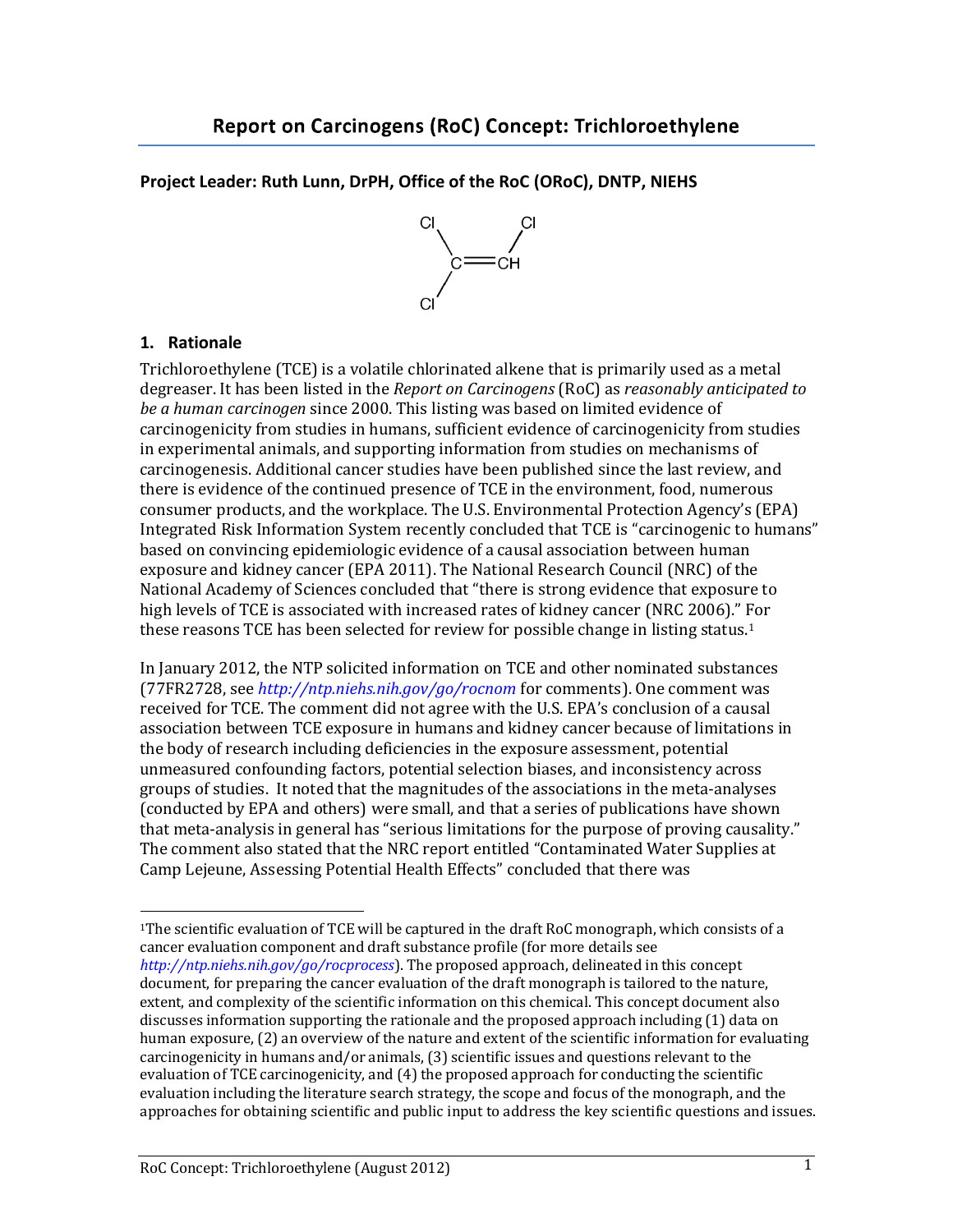limited/suggestive evidence from studies in humans for an association between exposure to TCE and kidney cancer (NRC 2009).

The ORoC presented the draft concept document for TCE to the NTP Board of Scientific Counselors (BSC) at the June 21-22, 2012 meeting<sup>2</sup> which provided an opportunity for written and oral public comments. No public comments were received. The NTP Director approved TCE as a candidate substance and this concept was finalized based on review of the BSC comments. The concept was revised again in January 2014.

## **2. Overview of Data Related to Human Exposure**

TCE has been produced commercially since the 1920s in many countries by chlorination of ethylene or acetylene. U.S. production plus imports of TCE totaled between 100 million and 500 million pounds/year between 1986 and 2006 except in 1994 [\(EPA 2004,](#page-7-0) 2011). Currently, it is primarily used for degreasing metals; it is also used as a solvent for applications related to adhesives, painting, lacquering, and varnishes. It was commonly used in the dry-cleaning industry from the 1930s to the 1950s, and less commonly in the 1960s, but is rarely used today (Bakke *et al.* 2007); its use in cosmetics, drugs, food processing, and pesticides has also been discontinued (EPA 2011, NTP 2011).

There is the potential for substantial exposure to TCE for people living in the United States. People are exposed to TCE via ingestion of drinking water and food, inhalation of outdoor/indoor air, volatilization of TCE from tap and shower water, or dermal exposure from bath water and consumer products. Daily estimates of TCE intakes are 18 μg from air, 2 to 20 μg from drinking water, and 4.96 μg from food (ATSDR 1997, [Wu and Schaum 2000\)](#page-8-0).

TCE is ubiquitous in the atmosphere, soil, ground, surface and drinking water, and in food. According to the EPA Emissions Inventory and Toxics Release Inventory (TRI 2011), over 2.9 million pounds of TCE were released in 2009, primarily to the atmosphere. Mean ambient air levels of TCE in the United States are  $0.42 \mu g/m^3$  in rural areas,  $1.5 \mu g/m^3$  in urban areas, and  $1.6 \mu g/m^3$  in industrial settings. TCE is a common groundwater and drinking-water contaminant. It has been reported in approximately 19% of groundwater samples, 3% of surface water, 9% to 34% of municipal and private wells, and 2.6% of public water systems tested (IARC 1995, ATSDR 1997). It also was identified in 72 food items in the U.S. Food and Drug Administration's Total Diet Study [\(FDA 2006\)](#page-7-1).

Occupational exposure may occur via inhalation (primarily) or dermal contact in the workplace where TCE is produced or used. A systematic review of industrial hygiene data found that the arithmetic mean (AM) of air measurements across all TCE-related industries (such as metal fabricating, dry cleaning, textiles, electronics, leather, and rubber) and decades of use was 38.2 ppm; most measurements were made in the 1950s to 1980s. The highest personal and area air levels were reported in vapor degreasing (AM of 44.6 ppm) (Bakke *et al.* 2007).

l <sup>2</sup>Information on the NTP BSC June 21-22, 2012 meeting is available at http://ntp.niehs.nih.gov/go/9741.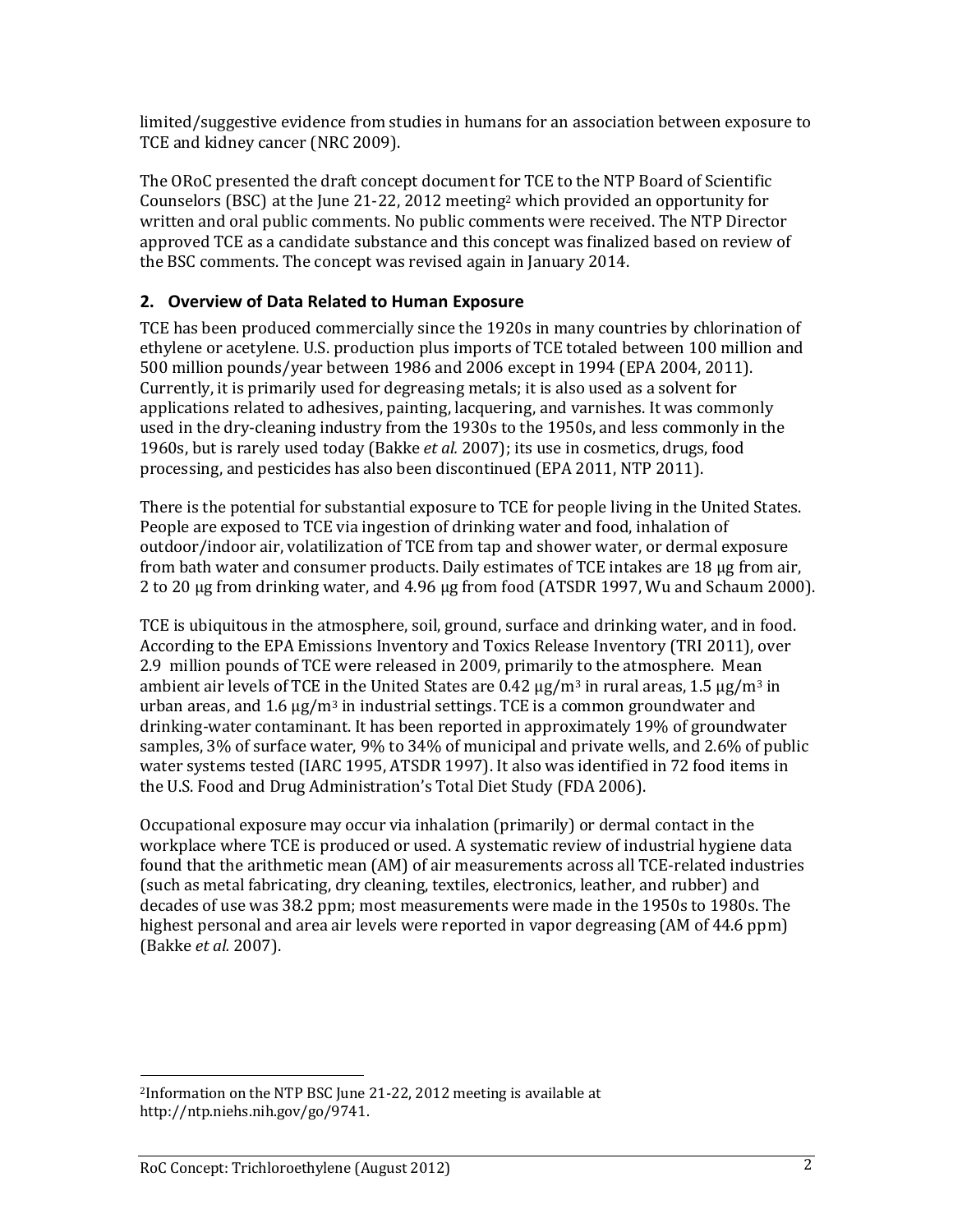# **3. Overview of the Scientific Information Regarding Carcinogenicity**

# **3.1. Human cancer studies**

In 2000, the RoC conclusion of limited evidence for the carcinogenicity of TCE from studies in humans was primarily based on increased risk of non-Hodgkin lymphoma (NHL) and cancers of the kidney and liver found in several cohort studies with exposure assessments specific for TCE for individual study subjects, and a meta-analysis of these studies (Wartenberg *et al*. 2000; 12th RoC, NTP 2011). The evidence was considered limited rather than sufficient because the studies were based on small numbers of exposed workers, and potential confounding from other solvents could not be ruled out.

Since TCE was last reviewed for the RoC, over 20 human cancer studies (or updates of earlier studies) have been published. To date, over 75 epidemiologic studies have evaluated potential cancer hazards from exposure to TCE. These include (1) cohort studies of aircraft and aerospace workers, biomonitoring studies, and studies of TCE-exposed workers in other industries such as electronics, paperboard, or cardboard manufacturers, and of TCE producers, (2) hospital- and population-based case-control studies of occupational exposure to TCE, and (3) geographically based studies of environmental exposure to TCE.

Recently, the EPA conducted a systematic review of these studies, which included a weight of evidence evaluation and meta-analyses for NHL and cancers of the kidney and liver (EPA 2011, Scott and Jinot 2011). The latter were conducted because the individual studies were underpowered to evaluate these relatively rare cancers. As part of their weight of evidence evaluation, the studies were assessed for their ability to inform cancer hazard evaluation using *a priori* guidelines related to study design, conduct, and analysis. Case-control and cohort studies were included in the three meta-analyses if they met a set of *a priori* criteria related to selection of participants, including adequate TCE exposure assessment for individual subjects, and provided risk estimates for incidence or mortality (of the endpoint of interest) that adjusted for possible confounding by age, sex, and race (EPA 2011, Scott and Jinot 2011). Studies included in the meta-analyses were given greater weight in the overall cancer hazard assessment.

Meta-analyses have also been conducted by Exponent Health Sciences for exposure to TCE and risks for NHL (Mandel *et al.* 2006), leukemia (Alexander *et al.* 2006), multiple myeloma (Alexander *et al.* 2006), and cancers of the liver (Alexander *et al.* 2007) and kidney (Kelsh *et al*. 2010). These analyses classified cohort studies into two groups (Group I – higher quality and Group II – lower quality) based on the quality of the exposure assessment; case-control studies were either considered separately or combined with the Group II studies.

# **3.2. Cancer studies in experimental animals**

TCE has been tested for carcinogenicity by inhalation exposure in mice (4 studies), rats (3 studies), and hamsters (1 study) and by gavage exposure in rats (6 studies) and mice (2 studies). The NTP concluded in 2000 that studies in experimental animals – which found that TCE caused tumors in mice and rats at different tumor sites and by different routes of exposure – provide sufficient evidence of the carcinogenicity of TCE  $(12<sup>th</sup>$  RoC, NTP 2011). In mice, exposure to TCE by inhalation or by gavage caused liver tumors in both sexes; inhalation exposure also caused lung tumors in both sexes and lymphoma in females. In rats, exposure to TCE by inhalation or by gavage caused kidney cancer (tubular adenocarcinoma) and testicular tumors (interstitial-cell tumors) in males.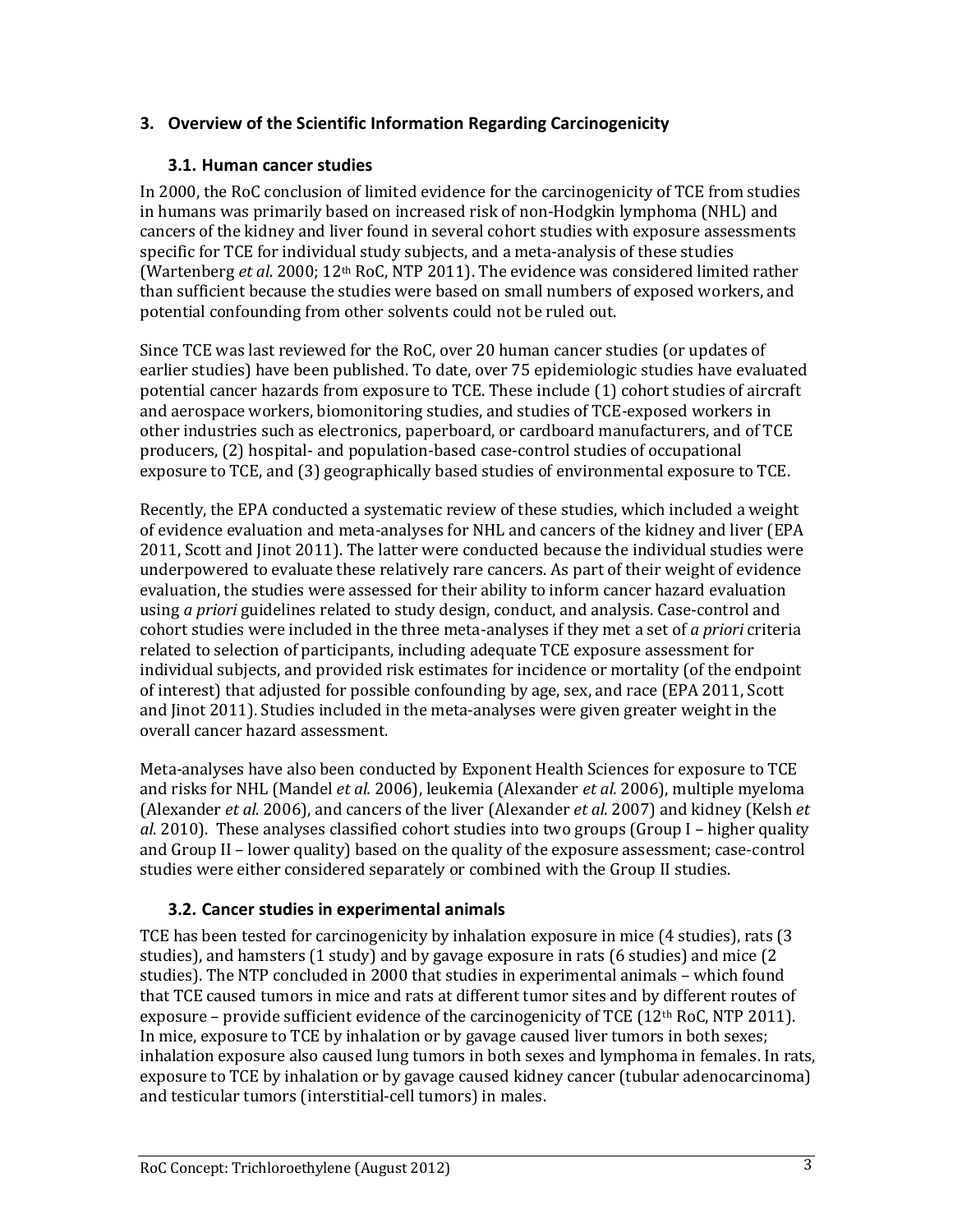Two additional cancer studies were identified (from a preliminary literature search) that were published after the 2000 listing of TCE in the RoC. One study found an increase in the incidences of liver tumors in male B6C3F<sub>1</sub> mice exposed to TCE in drinking water (Bull *et al.* 2002). In the second study, no increase in the incidence of tumors was observed in male or female  $B6C3F<sub>1</sub>$  mice exposed to TCE by intraperitoneal injection as neonates (Von Tungeln *et al.* 2002).

# **3.3. Mechanistic and other relevant data**

TCE is rapidly absorbed from the stomach, intestines, and lungs. It is distributed throughout the body and concentrates in fatty tissues, such as the liver, brain, and body fat. Metabolism in humans and rodents occurs by two major pathways: (1) oxidation by cytochrome P450, primarily via CYP2E1 to chloral or TCE oxide and (2) conjugation with glutathione (GSH) to form *S*-dichlorovinyl glutathione (DCVG) (Chiu *et al.* [2006,](#page-7-2) [EPA 2011\)](#page-8-1). Downstream metabolites of the oxidation pathway include chloral hydrate, trichloroethanol (TCOH), trichloroacetic acid (TCA), and dichloroacetic acid (DCA); downstream metabolites of the glutathione pathway are *S*-dichlorovinyl-cysteine (DCVC) and *N*-acetyl-*S*-dichlorovinyl-Lcysteine (NAcDCVC). Chloral hydrate, DCA, and TCA are associated with liver and lung toxicity and cause liver tumors in rodents, and DCVC is associated with kidney toxicity (EPA 2011). TCA, DCA, TCOH, NAcDCVC, and DCVG have been detected in blood and/or urine in humans and rodents; DCVG, DCVC, and NAcDCVC have also been detected in the kidneys of rats. DCVC and DCVG are mutagenic in bacteria.

There is a large database of studies in experimental systems or humans evaluating potential mechanisms for TCE-induced kidney and liver cancer. Several modes of action have been proposed, such as mutagenicity, cytotoxicity, oxidative damage, peroxisome proliferationactivated receptor alpha (PPAR $\alpha$ ) activation, and  $\alpha_{2u}$ -globulin-related nephropathy. There are also studies measuring mutations in the von Hippel-Lindau tumor-suppressor gene in renal tumors from TCE-exposed and non-exposed people. There is a paucity of mechanistic data for TCE-induced lymphoma in rodents and humans (NRC 2006, EPA 2011). There are numerous studies in humans and laboratory animals evaluating immune effects of TCE, and TCE has been shown to play a role in autoimmune disease including autoimmune hepatitis (EPA 2011). Altered immunity is proposed to be a risk factor for NHL (Grulich *et al.* 2007) and may be important in the development of other cancers.

# **4. Key Scientific Questions and Issues Relevant for the Cancer Evaluation**

There is an extensive database on TCE exposure and cancer, including (1) several comprehensive reviews of the epidemiologic data, toxicological data, metabolism, genotoxicity, and potential modes of action (IOM 2003, NRC 2006, EPA 2011), and (2) several recent meta-analyses of epidemiological studies (Mandel *et al.* 2006, NRC 2006, Alexander *et al.* 2006, 2007, Kelsh *et al.* 2010, EPA 2011). These reviews have identified NHL and cancers of the liver and kidney as tissue sites of concern in humans. There is site concordance for these cancers in experimental animals. The RoC concluded that there was sufficient evidence from studies in experimental animals, and no new studies or reviews were identified to question this conclusion. The key questions and relevant issues for the reevaluation of TCE concern the review of epidemiologic, metabolic, and mechanistic data for NHL, kidney cancer, and liver tumors. These are as follows: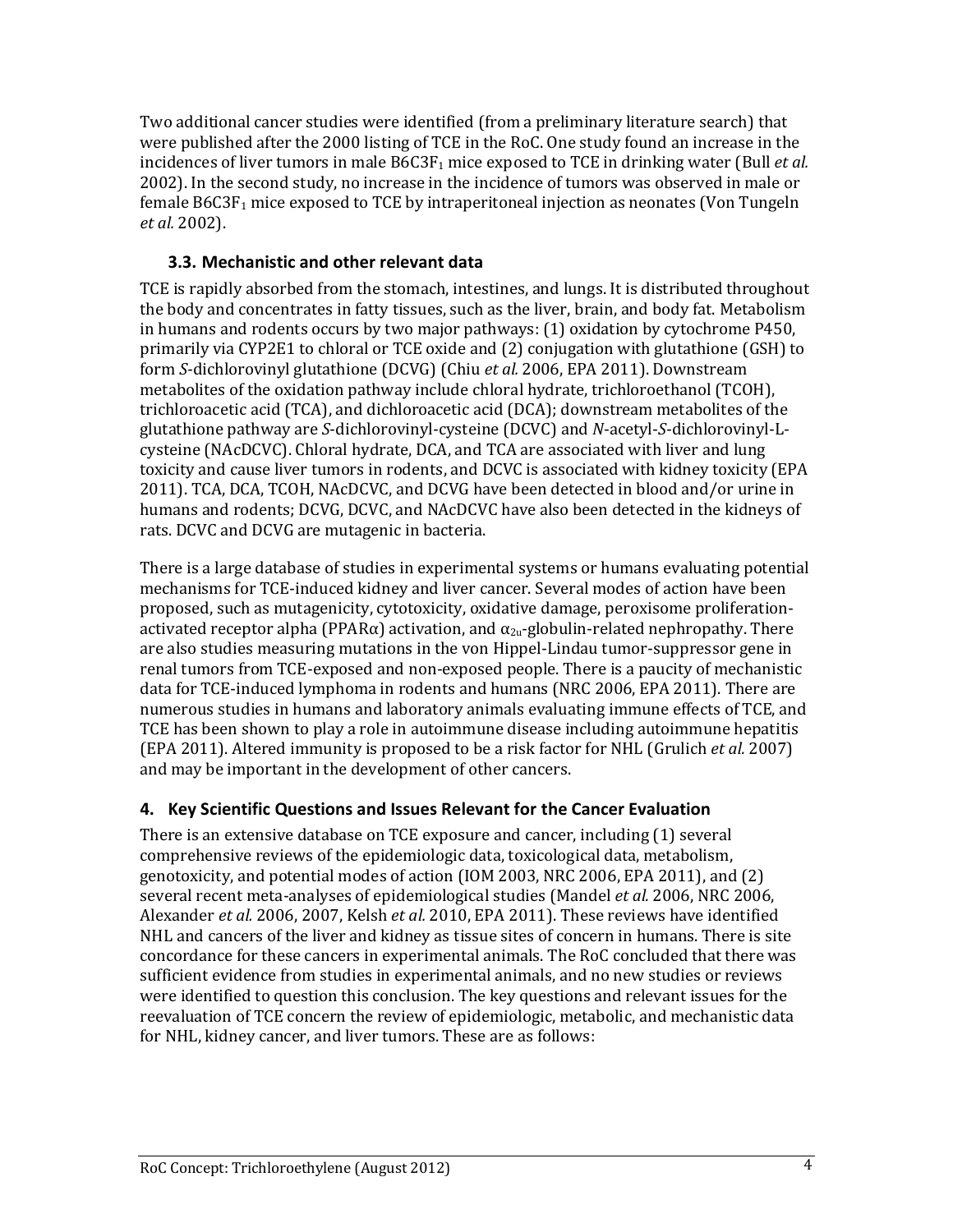#### *Questions related to the evaluation of human cancer studies*

- What is the level of evidence (sufficient, limited) for the carcinogenicity of TCE from studies in humans?
- What are the major strengths and limitations in the individual studies and how do they affect the findings?
- Are the associations between exposure to TCE and NHL and cancers of the kidney and liver observed in some studies, and in the meta-analyses, credible? Can bias, chance, or confounding be ruled out with reasonable confidence?

#### *Questions related to the evaluation of mechanistic data*

- What are the potential mechanisms by which TCE may cause NHL and cancers of the kidney and liver?
- $\bullet$ Is there evidence that the mechanisms by which TCE causes cancer in experimental animals may not occur in humans? If so, what is the level of evidence?
- $\bullet$ Is there mechanistic evidence in humans that would support the associations observed in some human cancer studies? If so, what is the level of evidence? Of special interest is the level of evidence for mutagenic and cytogenetic modes of action for kidney cancer.
- Is there any evidence that TCE-induced immunologic effects are related to  $\bullet$ cancer (such as lymphoma or liver cancer) development?

# **5. Proposed Approach for Conducting the Cancer Evaluation**

## **5.1. Scope and focus of the draft RoC monograph**

The ORoC will prepare the draft RoC monograph on TCE, which will consist of two parts, the cancer evaluation and the substance profile. The cancer evaluation component of the draft monograph will review and assess the cancer-related studies, discuss the scientific issues, integrate the relevant scientific evidence, and apply the RoC listing criteria to reach a preliminary recommendation on whether the listing classification of TCE should be changed. The substance profile of the draft monograph will give the NTP's preliminary listing recommendation and a summary of the key supportive evidence. Details on the methods for writing the draft RoC monograph and topics typically covered in the monograph are outlined in the NTP process for the preparation of the RoC (*<http://ntp.niehs.nih.gov/go/rocprocess>*).

The goal of the NTP cancer evaluation component of the draft monograph is to conduct an independent assessment to determine the appropriate listing category for TCE utilizing information from the extensive reviews conducted by other agencies and scientific panels to focus the deliberations. Key topics are the assessment of the evidence from human cancer studies and mechanistic and other related data such as metabolism, genotoxicity, and toxicity. The RoC monograph will not re-evaluate whether there is sufficient evidence in experimental animals, but will assess the evidence from any new studies and integrate the conclusions into the overall synthesis of cancer studies in humans and mechanistic data. The monograph will limit its assessment to NHL and cancers of the kidney and liver. As mentioned above, there is site concordance between these cancers in humans and experimental animals. In addition, there is a large database of studies evaluating potential modes of action for specific cancer sites. Details on the approach for writing the monograph are outlined in the NTP process for preparation of the RoC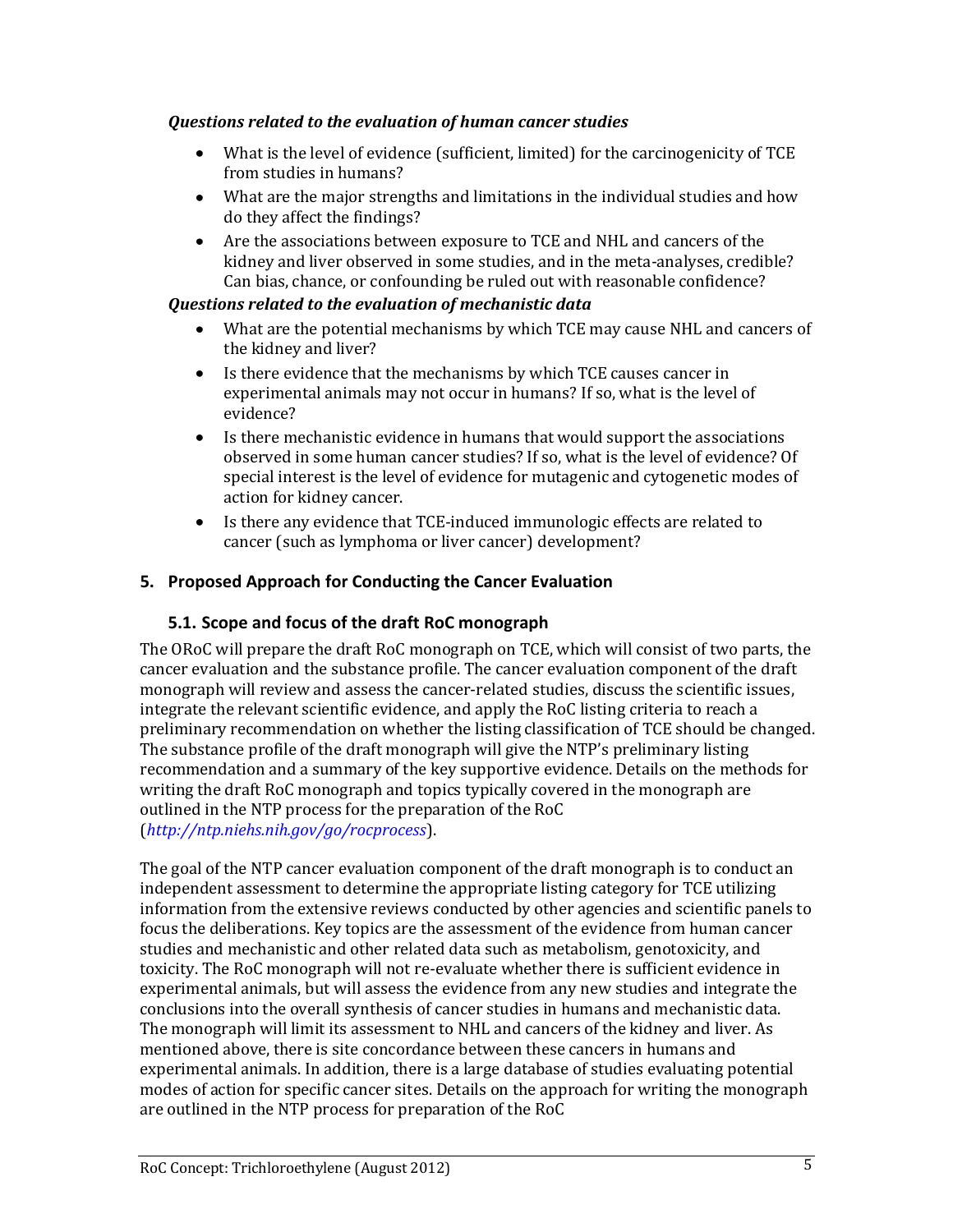(*<http://ntp.niehs.nih.gov/go/rocprocess>*), and the preliminary literature search for this approach is in Appendix 1.

When relevant, the recent EPA and NRC reports on TCE will be used as resources, especially for issues where there is consensus in the peer-reviewed literature. For the human cancer studies, there is reasonable agreement on which studies are the most useful for informing cancer evaluation and on the overall risk estimates found in the meta-analyses conducted by EPA and Exponent Health Sciences. As per the NRC (2006) recommendations, studies of dry cleaning workers will not be included in the review because it is unlikely that substantial numbers of these workers were frequently exposed to high enough levels of TCE. The draft monograph will focus on whether the associations between exposure to TCE and cancer are credible and whether bias, chance, or confounding can be ruled out.

There is evidence suggesting that the toxicity and carcinogenicity of TCE are mediated by its metabolites. The monograph will also review toxicity and genotoxicity data on the major TCE metabolites, using the authoritative reviews, supplemented by key primary studies. The NAS and EPA reports have identified several potential modes of action for liver and kidney cancer (see Section 3.3). These modes of action include some which have been proposed not to be relevant to humans (such as PPARα activation) and others that might support an association between cancer and exposure to TCE, such as mutagenicity. The cancer evaluation component of the monograph will also discuss data on immunomodulation because these data may be relevant to evaluating potential mechanisms for lymphoma and other cancers. The monograph will focus its assessment on these specific modes of action and integrate the findings with its assessment of cancer studies in humans and experimental animals to reach a preliminary listing recommendation.

# **5.2. Proposed approach for obtaining scientific and public input**

Public comments on scientific issues have been requested on TCE at several times prior to the development of the draft RoC monograph including the request for information on the nomination, and the request for comment on the draft concept. The ORoC will consider this information and experts suggested by the public<sup>3</sup> in drafting the cancer evaluation component of the draft monograph. The ORoC will also use a variety of sequential approaches to receive relevant advice from public and expert advisory inputs to address scientific issues important in the cancer assessment.

The ORoC will create a webpage for the candidate substances currently under review. The webpage will typically include the following: (1) RoC documents related to the review of the substance as available (e.g., concept document, draft RoC monograph), (2) citations for references identified from literature searches, (3) public comments, (4) an input box for the public to provide information (such as new literature) or comments (such as the identification of additional scientific issues), and (5) information on public meetings or listening sessions. The NTP will communicate when new information is added or updated (such as updated literature searches) to the website via the NTP list serve<sup>4</sup>.

The first step the ORoC will take in obtaining scientific input is to identify appropriate technical advisors, external or internal to the government, with expertise in TCE and/or target organs (e.g., kidney, liver, or the hematopoietic system) who will serve as consultants

l <sup>3</sup>Federal Register notice and public comments are available at *[http://ntp.niehs.nih.gov/go/rocnom.](http://ntp.niehs.nih.gov/go/rocnom)* 4Persons can subscribe to the NTP list serve free-of-charge at *[http://ntp.niehs.nih.gov/go/getnews.](http://ntp.niehs.nih.gov/go/getnews)*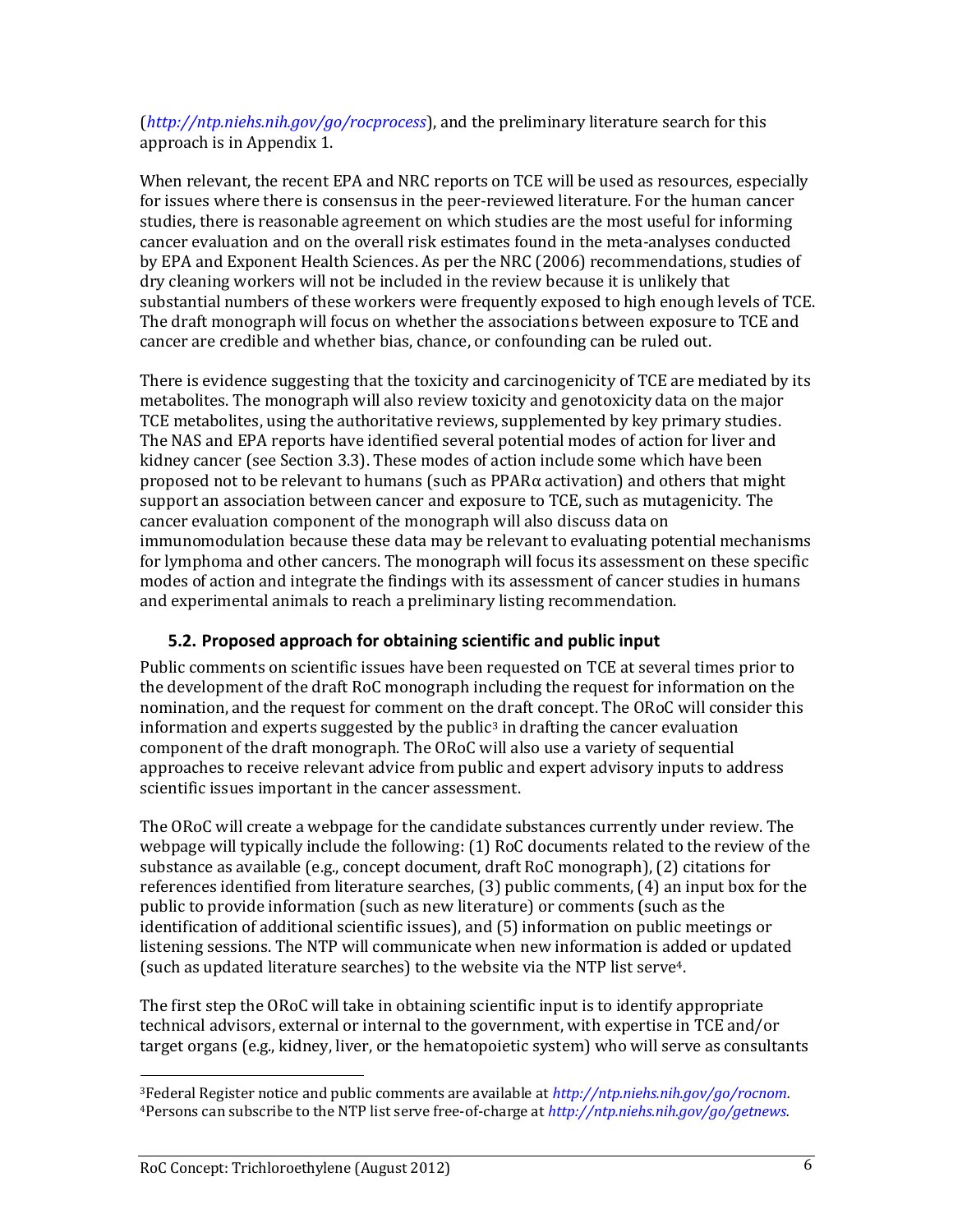in developing the monograph. Sources for identification of these experts include, but are not limited to, peer-reviewed literature databases and recommendations from the scientific community and the public. Proposed subsequent steps are as follows:

- $\bullet$ Post a protocol for preparing the draft monograph on TCE on the RoC website. The protocol will consist of a preliminary outline for the cancer component of the monograph, detailed methods on identifying and evaluating the human cancer studies, and the approach for drafting the mechanistic and other related data for the three cancer sites of interest: NHL, and cancers of the liver and kidney. The public can provide comment on the protocol using the input box on the website.
- Convene an information group<sup>5</sup> of scientists, with expertise in immunology,  $\bullet$ cancer, epidemiology, or toxicology, who will be asked to provide comments on the body of studies of TCE exposure and immune effects, and whether these studies are informative for evaluating potential mechanisms for TCE-related cancers in experimental animals and humans.
- $\bullet$ Convene a webinar on issues related to evaluating the human cancer studies on exposure to TCE. The webinar will include a series of presentations by invited speakers that address the quality of the methods used in the epidemiology studies to assess exposure to TCE and cancer outcome, and information on TCE exposure in the studies. Following the presentations, there will be an opportunity for the public to submit questions for the speakers and participate in a general discussion of issues across the presentations. Webinar speakers may be from industry, environmental advocacy groups, academia, unions, research organizations, or government agencies. Any real or apparent conflicts of interest will be disclosed. Availability of the protocol and notification of the webinar will be announced via *Federal Register* notices or NTP publications, such as the NTP Listserv.

#### **6. Public Release and Peer Review of the Draft Monograph**

Once completed, the draft RoC monograph on TCE will undergo interagency review followed by release for public comment and public peer review. The NTP will convene an external scientific panel<sup> $6$ </sup> to peer review the draft monograph in a public forum. The panel will have expertise in disciplines related to the cancer evaluation of TCE such as epidemiology, exposure assessment, kidney, liver or hematopoietic cancer, toxicology, metabolism, immunology, and mechanisms of carcinogenesis. The NTP will set aside time at the peer-review meeting for a discussion of scientific issues raised in the public comments.

l

<sup>&</sup>lt;sup>5</sup> An information group is a group assembled for the purpose of exchanging facts or information and is not covered by the Federal Advisory Committee Act. Members provide input on an individual basis and not from the group as a whole.

<sup>6</sup>NTP panels are federally chartered technical and scientific advisory groups convened as needed to provide advice on specific scientific issues and peer review. Members of NTP panels are scientists with relevant expertise and knowledge from the public and private sectors. The final selection of membership is based upon providing a balanced and unbiased group of highly qualified individuals and is made in accordance with Federal Advisory Committee Act and HHS implementing guidelines; *[http://ntp.niehs.nih.gov/go/166.](http://ntp.niehs.nih.gov/go/166)*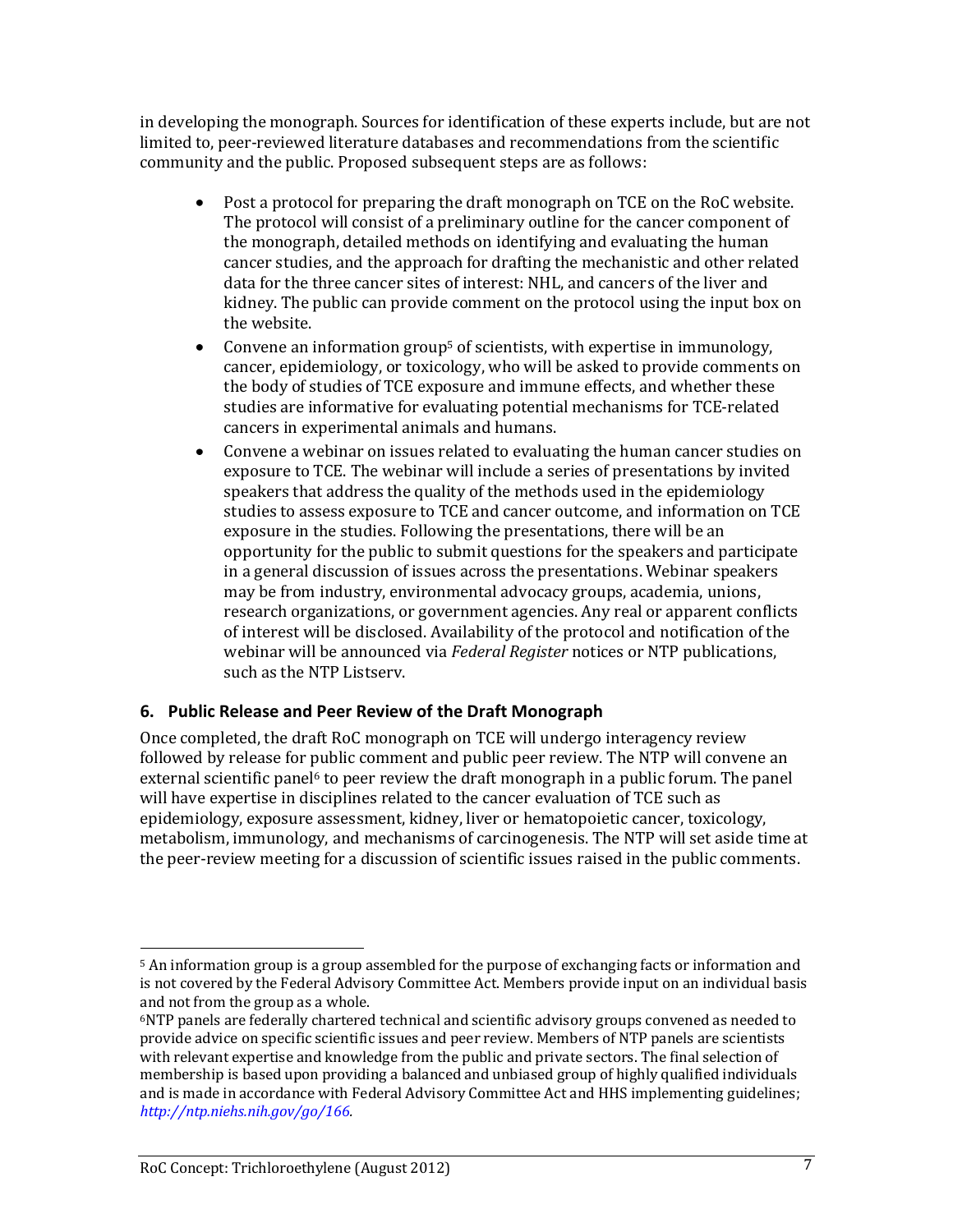#### **References**

- 1. Alexander D, Mink P, Mandel J, Kelsh M. 2006. A meta-analysis of occupational trichloroethylene exposure and multiple myeloma or leukaemia. *Occup Med (Lond)* 56: 485-493.
- 2. Alexander D, Mink P, Adami H, Chang E, Cole P, Mandel J, Trichopoulos D. 2007. The non-Hodgkin lymphomas: A review of the epidemiologic literature. *Int J Cancer* 120: 1- 39.
- 3. ATSDR. 1997. *Toxicological Profile for Trichloroethylene*. Agency for Toxic Substances and Disease Registry. 335 pp. *<http://www.atsdr.cdc.gov/toxprofiles/tp19.pdf>*.
- 4. Bakke B, Stewart PA, Waters MA. 2007. Uses of and exposure to trichloroethylene in U.S. industry: a systematic literature review. *J Occup Environ Hyg* (5): 375-90.
- 5. Bull R, Orner G, Cheng R, Stillwell L, Stauber A, Sasser, L, Lingohr M, Thrall B. 2002. Contribution of dichloroacetate and trichloroacetate to liver tumor induction in mice by trichloroethylene. *Toxicol Appl Pharmacol* 182: 55-65.
- <span id="page-7-2"></span>6. Chiu WA, Okino MS, Lipscomb JC, Evans MV. 2006. Issues in the pharmacokinetics of trichloroethylene and its metabolites. *Environ Health Perspect* 114(9): 1450-1456.
- <span id="page-7-0"></span>7. EPA. 2004. *Non-confidential IUR Production Volume Information*. U.S. Environmental Protection Agency. *<http://www.epa.gov/iur/tools/data/2002-comp-chem-records.html>* and search on CAS number or chemical name.
- <span id="page-7-1"></span>8. FDA. 2006. *Total Diet Study Market Baskets 1991-3 through 2003-4*. U.S. Food and Drug Administration. *[http://www.fda.gov/Food/FoodSafety/FoodContaminantsAdulteration/TotalDietStudy/u](http://www.fda.gov/Food/FoodSafety/FoodContaminantsAdulteration/TotalDietStudy/ucm184293.htm)*

*[cm184293.htm.](http://www.fda.gov/Food/FoodSafety/FoodContaminantsAdulteration/TotalDietStudy/ucm184293.htm)*

- 9. Grulich AE, Vajdic CM, Cozen W. 2007. Altered immunity as a risk factor for non-Hodgkin lymphoma. Cancer *Epidemiol Biomarkers Prev* 16(3): 405-408.
- 10. IARC. 1995. Trichloroethylene. In *Dry Cleaning, Some Chlorinated Solvents and Other Industrial Chemicals*. IARC Monographs on the Evaluation of Carcinogenic Risks to Humans, vol. 63. Lyon, France: International Agency for Research on Cancer. pp. 75-158.
- 11. IOM. (Institute of Medicine). 2003. Gulf war and health: Volume 2. Insecticides and solvents. pp. 616. Washington, DC: National Academies Press. *[http://www.nap.edu/catalog.php?record\\_id=10628](http://www.nap.edu/catalog.php?record_id=10628)*.
- 12. Kelsh MA, Alexander DD, Mink PJ, Mandel JH. 2010. Occupational trichloroethylene exposure and kidney cancer: a meta-analysis. *Epidemiology* 21(1): 95-102.
- 13. Mandel J, Kelsh M, Mink P, Alexander D, Kalmes R, Weingart M, Yost L, Goodman M. 2006. Occupational trichloroethylene exposure and non-Hodgkin's lymphoma: A metaanalysis and review. *Occup Environ Med* 63: 597-607.
- 14. NRC. (National Research Council). 2006. Assessing the human health risks of trichloroethylene: Key scientific issues. Washington, DC: The National Academies Press. *[http://books.nap.edu/openbook.php?record\\_id=11707&page=1.](http://books.nap.edu/openbook.php?record_id=11707&page=1)*
- 15. NRC. (National Research Council). 2009. Contaminated water supplies at Camp Lejeune: Assessing potential health effects. Washington, DC: National Academies Press. *[http://books.nap.edu/openbook.php?record\\_id=12618&page=1.](http://books.nap.edu/openbook.php?record_id=12618&page=1)*
- 16. NTP. 2011. Trichloroethylene. In *Report on Carcinogens*. 12th ed. Research Triangle Park, NC: National Toxicology Program. pp. 420-423.
- 17. Scott CS, Jinot J. 2011. Trichloroethylene and cancer: systematic and quantitative review of epidemiologic evidence for identifying hazards. *Int J Environ Res Public Health*. 8(11): 4238-4272.
- 18. TRI. 2011. *TRI Explorer Chemical Report*. U.S. Environmental Protection Agency. *<http://www.epa.gov/triexplorer>* and select trichloroethylene. Last accessed: 9/22/11.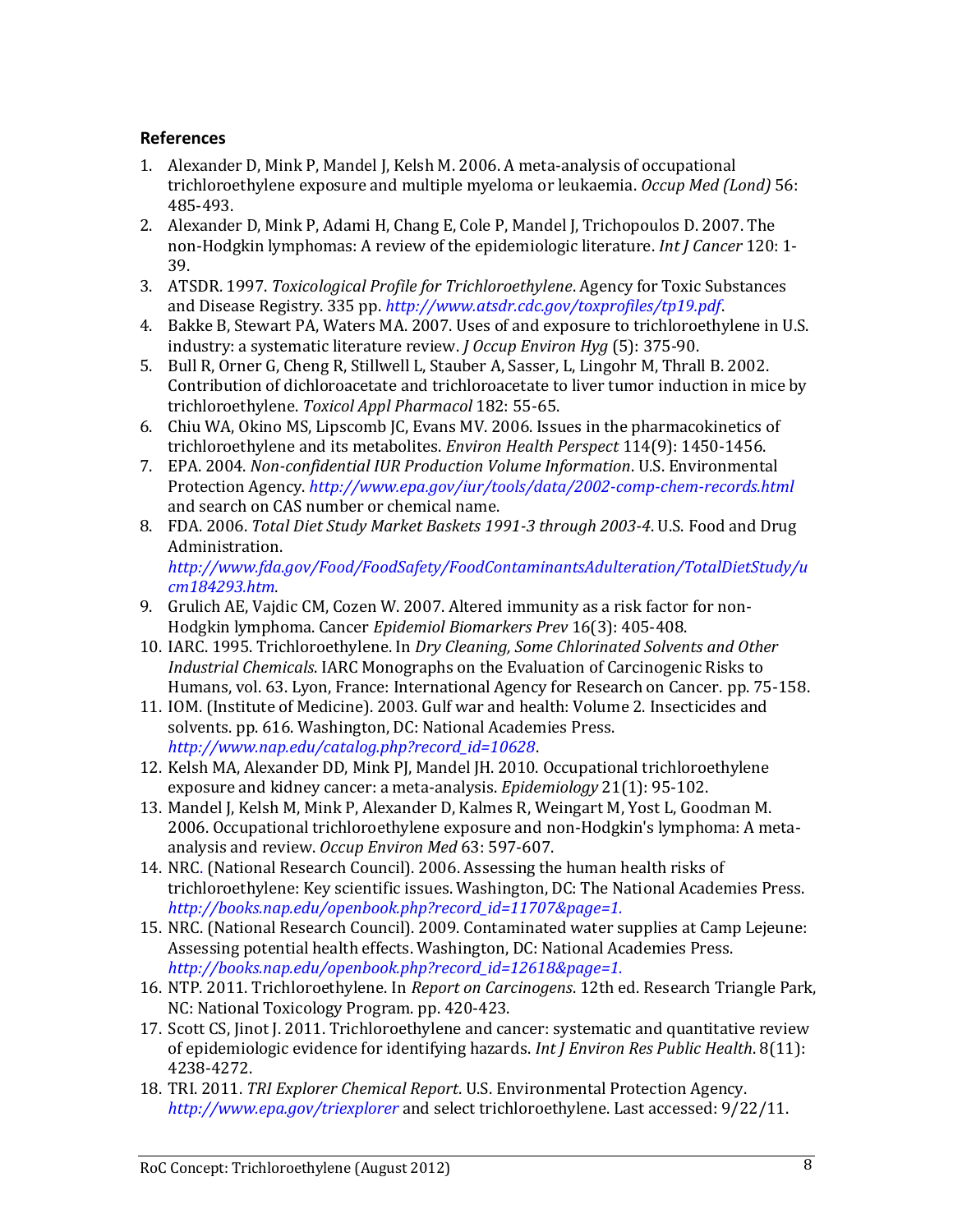- <span id="page-8-1"></span>19. U.S. EPA. 2011. Toxicological Review of Trichloroethylene (CAS No. 79-01-6). In Support of Summary Information on the Integrated Risk Information System (IRIS). EPA/635/R-09/011F. U.S. Environmental Protection Agency.
- 20. Von Tungeln LS, Yi P, Bucci TJ, Samokyszyn VM, Chou MW, Kadlubar FF, Fu PP. 2002. Tumorigenicity of chloral hydrate, trichloroacetic acid, trichloroethanol, malondialdehyde, 4-hydroxy-2-nonenal, crotonaldehyde, and acrolein in the B6C3F(1) neonatal mouse*. Cancer Lett* 185(1): 13-19.
- 21. Wartenberg D, Reyner D, Scott CS. 2000. Trichloroethylene and cancer: epidemiologic evidence. *Environ Health Perspect* 108 (Suppl. 2): 161-176.
- <span id="page-8-0"></span>22. Wu C, Schaum J. 2000. Exposure assessment of trichloroethylene. *Environ Health Perspect* 108 (Suppl. 2): 359-363.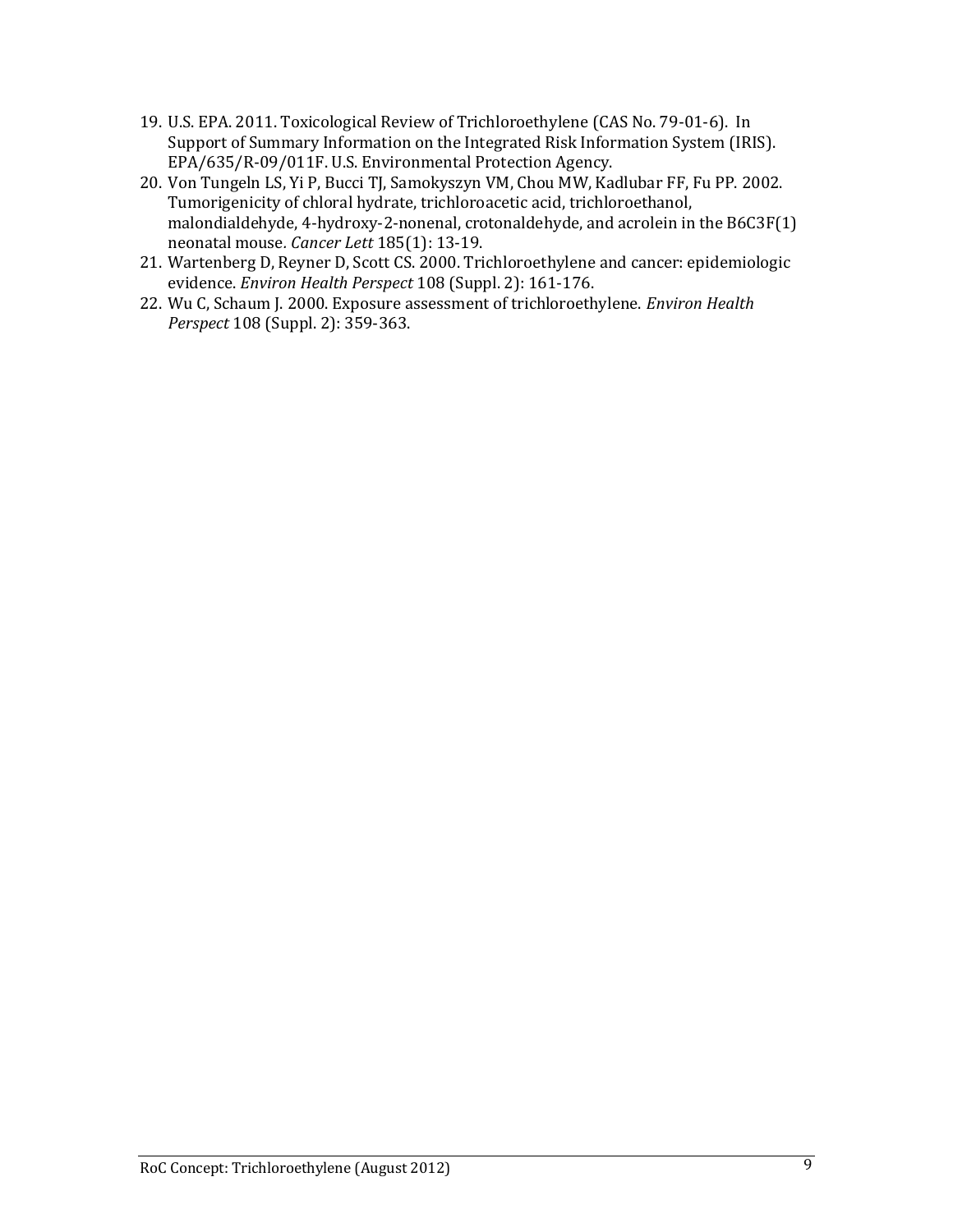# Preliminary Literature Search Strategy: Trichloroethylene

This document identifies the data sources, search terms and preliminary search strategies for identifying literature for the draft monograph on trichloroethylene. The literature search will be updated approximately every three months, and prior to submitting the draft monograph for interagency review. Additional literature searches will be conducted as needed to identify information to address scientific issues that arise during the review. Citations retrieved from literature searches will be uploaded to web-based systematic review software and screened using inclusion and exclusion criteria. Multi-level reviews of the literature are conducted, with initial reviews based on titles and abstracts only, and later reviews based on full-text.

#### *1.* **Data Sources**

## *Identification of synonyms and metabolites for trichloroethylene (CASRN 79-01- 6); chemical class = chlorinated alkenes, halogenated alkenes*

- *Synonyms* IARC (1995) and National Library of Medicine databases (e.g.,  $\bullet$ ChemIDplus, Hazardous Substances Data Bank)
- *Metabolites* IARC (1995), EPA (2011)  $\bullet$

#### *Citation databases (searches for titles, abstracts, and key words)*

- $\bullet$ PubMed
- Web of Science
- Scopus  $\bullet$

#### *Additional data sources:*

- EPA. 2011. Toxicological Review of Trichloroethylene
- National Research Council 2006. Assessing the human health risks of  $\bullet$ trichloroethylene: Key scientific issues.
- $\bullet$ National Research Council 2009. Contaminated water supplies at Camp Lejeune: Assessing potential health effects.
- $\bullet$ Other authoritative reviews or general sources for exposure and other information (e.g., Toxnet; U.S. Government agencies websites, publications and databases; International Agency for Research on Cancer)
- Citations in authoritative reviews or in primary references located by literature  $\bullet$ search
- QUOSA library of occupational case-control studies (full text search for  $\bullet$ trichloroethylene)

#### **2. Preliminary Literature Searches:**

Literature searches in the three databases (see Data Sources, Section 1) are conducted using search terms specific for trichloroethylene (synonyms, chemical class, metabolites, and exposure scenario) and for the topics covered by the monograph (see Table 1).

As mentioned in the concept document for TCE, the monograph will focus on human cancer studies and mechanistic data related to non-Hodgkin lymphoma, and cancers of the liver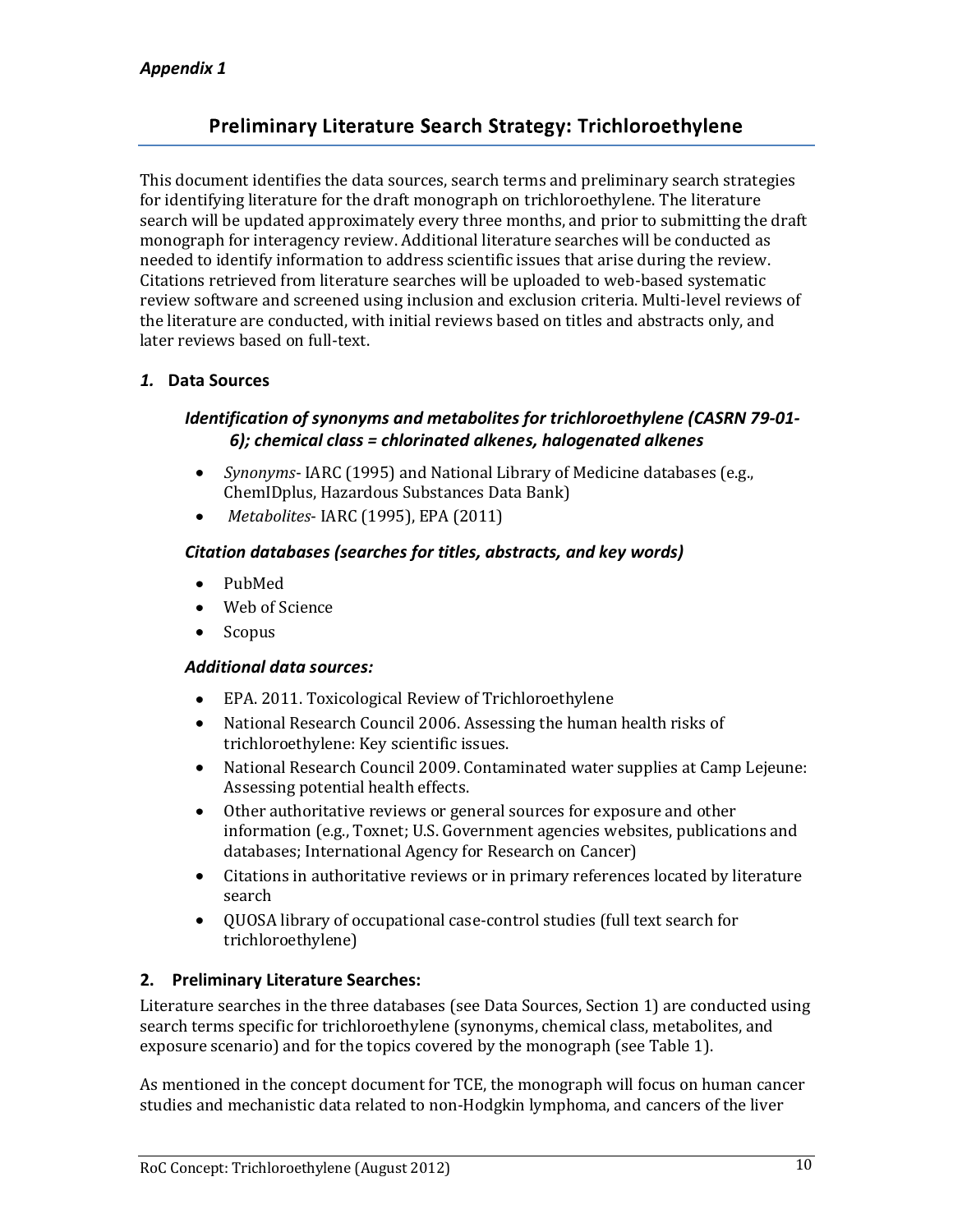# *Appendix 1*

and kidney. Searches will also be conducted for studies of cancer in experimental animals published since TCE was last reviewed for the RoC (2000). In addition, the draft monograph will utilize information, including the extensive list of cited references in several comprehensive reviews. Literature searches will be conducted to update the information in those reviews (latest review 2011, update from 2009) and to identify literature that might not be covered in those reviews. However, there will be no date restrictions for literature searches to identify cancer studies in humans.

Searches for human cancer studies are somewhat unique because they involve the identification of search terms for exposure scenarios in which people may be exposed to trichloroethylene in addition to search terms specific for trichloroethylene. TCE is primary used as a metal degreaser and is mainly used in industries such as metal fabricating, electronics, aircraft carriers, and dry cleaning. As mentioned in the concept document, studies on drycleaners will not be included in the review because it is unlikely that substantial numbers of them were frequently exposed to high enough levels of TCE. Exposure scenario-related search terms are provided in Table 1.

In addition to the human cancer studies identified from the above searches, a full-text search for trichloroethylene is conducted using a QUOSA library of occupational casecontrol studies published since 2000.

| Topica                                     | <b>Combined with</b>                                                                                                                                                                                                                                                                                                                              | Date/limits                                                                             |
|--------------------------------------------|---------------------------------------------------------------------------------------------------------------------------------------------------------------------------------------------------------------------------------------------------------------------------------------------------------------------------------------------------|-----------------------------------------------------------------------------------------|
| Human<br>exposure                          | TCE synonyms: [(1,1,2 or 1,2,2)-trichloroethylene,<br>79-01-6, TCE, trichloroethene, acetylene<br>trichloride, ethylene trichloride]                                                                                                                                                                                                              | Authoritative reviews<br>Other reviews since 2009                                       |
| Human cancer<br>studies                    | TCE synonyms<br>Exposure scenario-related terms: [degreasers;<br>aircraft, aerospace, or aircraft-maintenance<br>workers; metal workers; and electronic<br>workers]                                                                                                                                                                               | No date limits                                                                          |
| Studies in<br>experimental<br>animals      | TCE synonyms<br>TCE metabolites (for mechanistic information):<br>[trichloroethanol, trichloroacetic acid,<br>dichloroacetic acid, chloral hydrate, S-(1,2-<br>dichlorovinyl)glutathione (DCVG), S-(1,2-<br>dichlorovinyl)-L-cysteine (DCVC), N-acetyl-1,2-<br>S-(1,2-dichlorovinyl-L-cysteine (NAcDCVC), S-<br>(1,2-dichlorovinyl)thiol (DCVSH)] | Primary literature since 2000<br>Authoritative reviews<br>Primary literature since 2009 |
| ADME and<br>Toxicokinetics                 | TCE synonyms<br><b>TCE</b> metabolites                                                                                                                                                                                                                                                                                                            | Authoritative reviews<br>Primary literature since 2009                                  |
| Genotoxicity                               | TCE synonyms<br><b>TCE</b> metabolites                                                                                                                                                                                                                                                                                                            | Authoritative reviews<br>Primary literature since 2009                                  |
| Toxicity<br>(liver, kidney,<br>and immune) | TCE synonyms<br><b>TCE</b> metabolites                                                                                                                                                                                                                                                                                                            | Authoritative reviews<br>Primary literature since 2009                                  |
| Mechanisms                                 | TCE synonyms<br><b>TCE</b> metabolites                                                                                                                                                                                                                                                                                                            | Authoritative reviews<br>Primary literature since 2009                                  |

# **Table 1. Preliminary literature search approach for TCE**